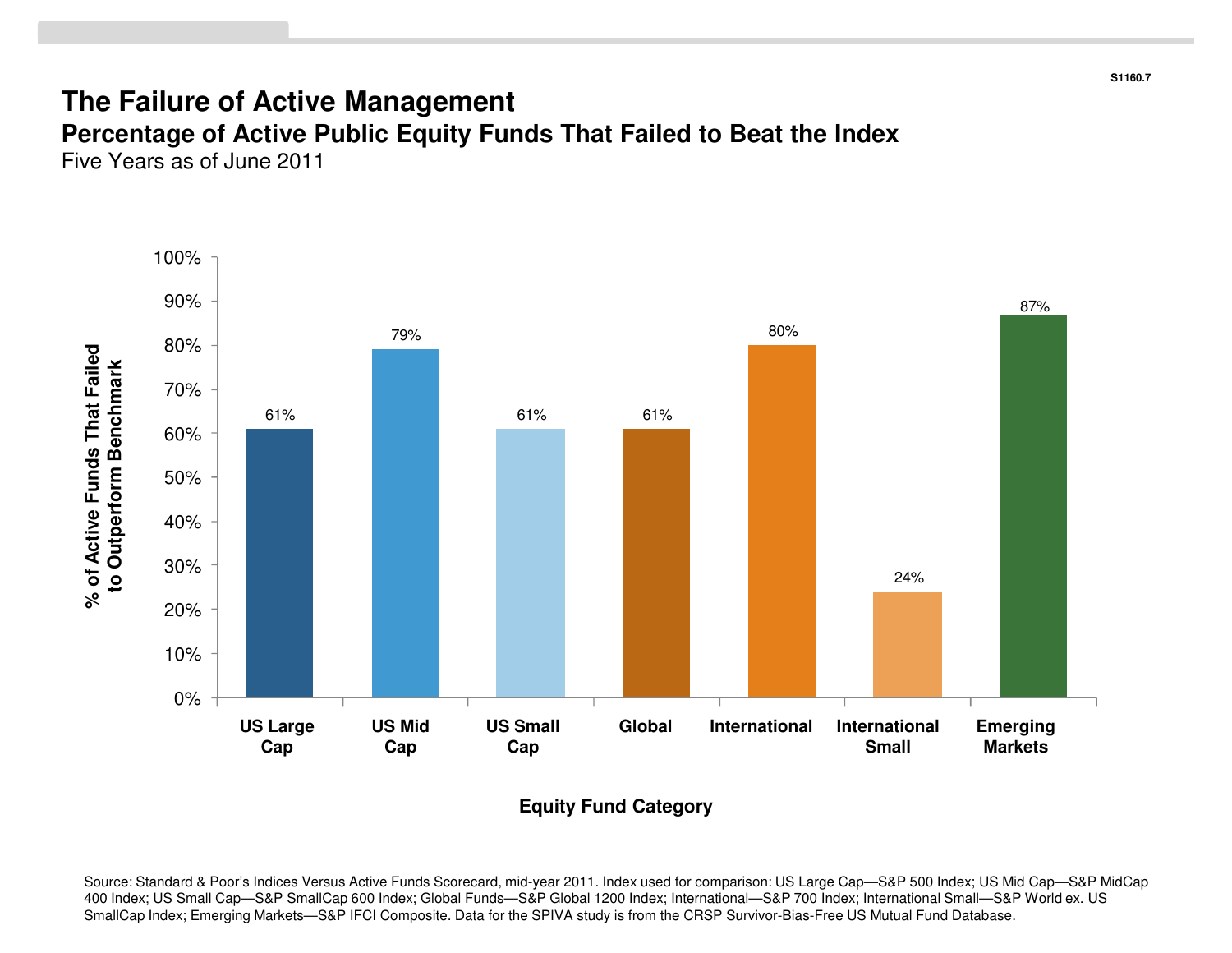#### **The Failure of Active Management**

 **Percentage of Active Public Fixed Income Funds That Failed to Beat the Index**Five Years as of June 2011



#### **Fixed Income Category**

Source: Standard & Poor's Indices Versus Active Funds Scorecard, mid-year 2011. Index used for comparison: Government Long—Barclays Capital US Long Government Index; Government Intermediate—Barclays Capital US Intermediate Government Index; Government Short—Barclays Capital US 1-3 Year Government Index; Investment Grade Long—Barclays Capital US Long Government/Credit; Investment Grade Intermediate—Barclays Capital US Intermediate Government/Credit; Investment Grade Short—Barclays Capital US 1-3 Year Government/Credit; National Muni—S&P National AMT-Free Municipal Bond Index; CA Muni—S&P California AMT-Free Municipal Bond Index. Data for the SPIVA study is from the CRSP Survivor-Bias-Free US Mutual Fund Database. Barclays Capital data, formerly Lehman Brothers, provided by Barclays Bank PLC.

**S1160.7**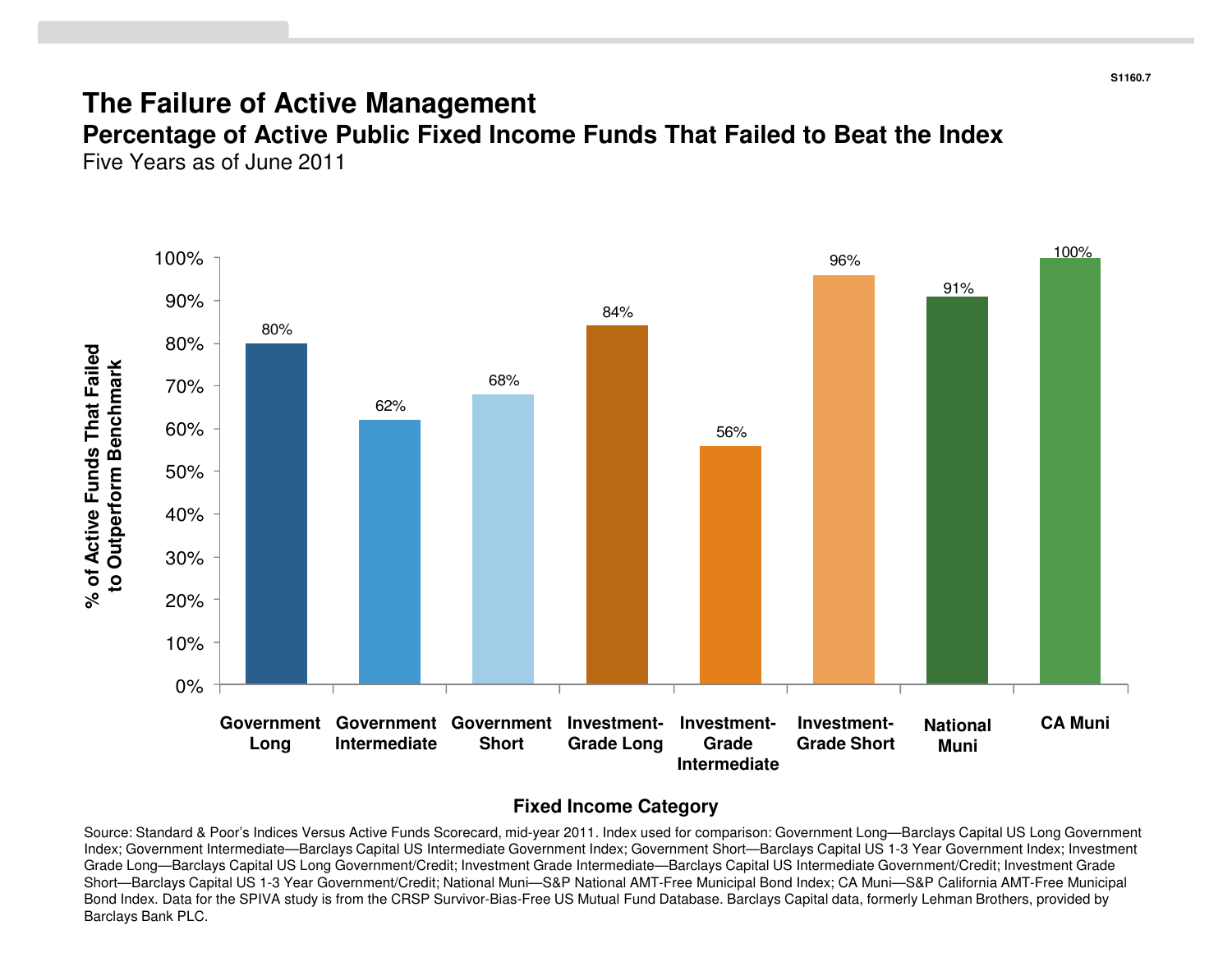## Subsequent Performance of Top 25% of US Equity Mutual Funds

As of December 31, 2010



Professional Use Only. Not for Public.

© 2011. McLean Asset Management Corp. All Rights Reserved.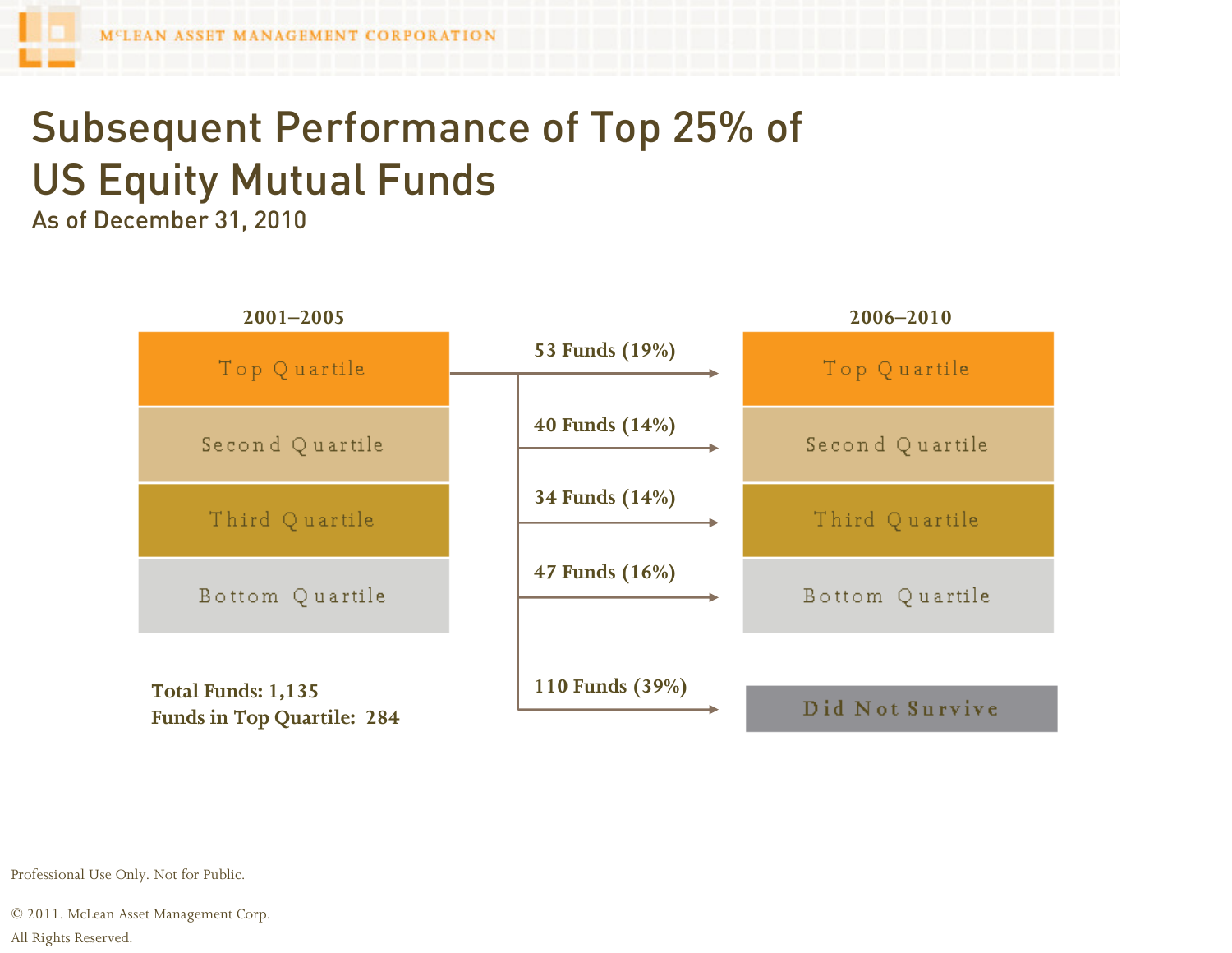### Subsequent Performance of Top 25% of US Fixed Income Mutual Funds

As of December 31, 2010



Professional Use Only. Not for Public.

© 2011. McLean Asset Management Corp. All Rights Reserved.